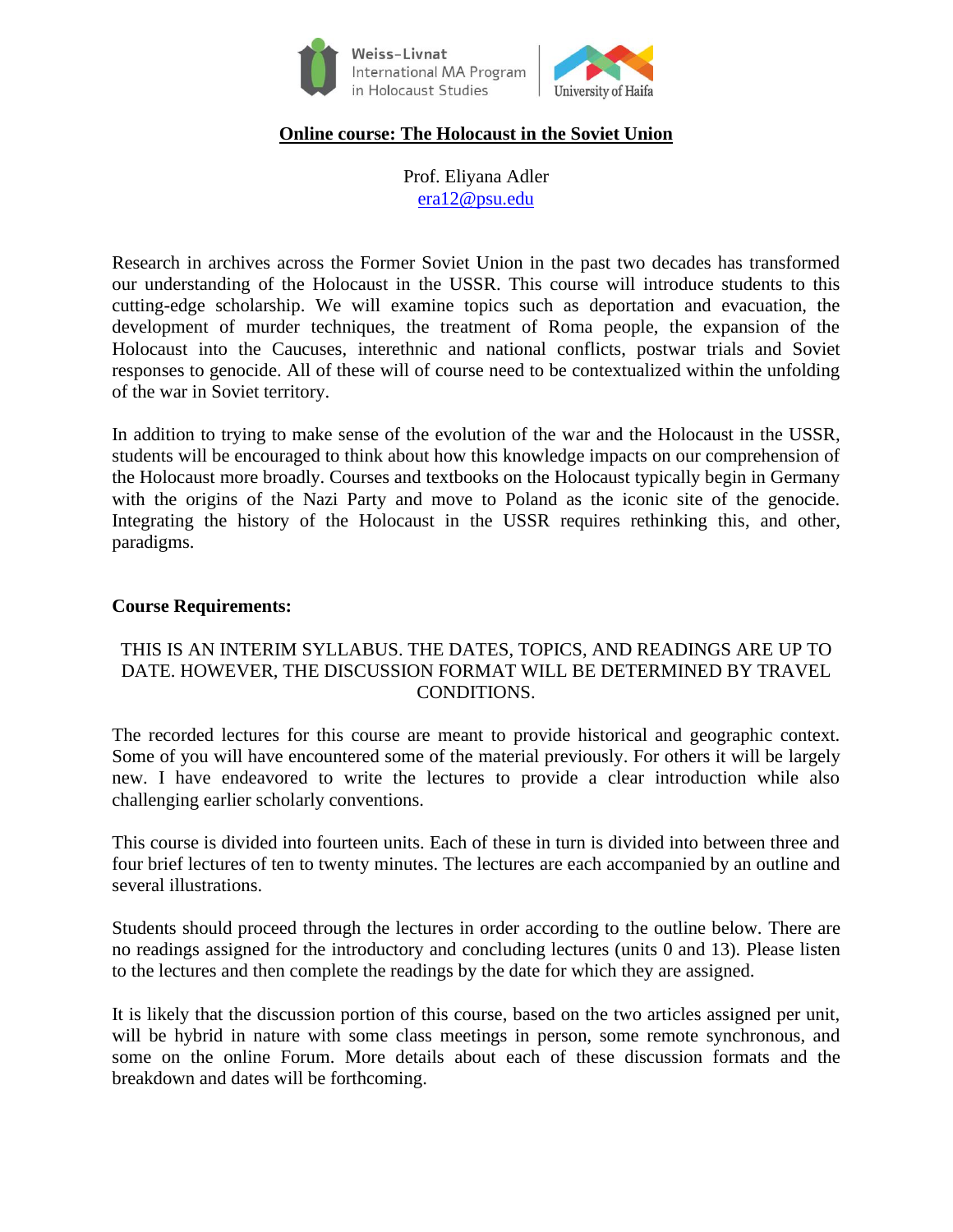Attendance and participation are a required part of the course. The grade for discussion will be based on an average of 13 out of the 14 sessions, with the understanding that everyone has to miss class occasionally. Missing more than one discussion session will affect the grade for the course.

Half of the grade for this course is based on active, informed, and collaborative contributions to the weekly discussions, whatever their format. Thought questions will be provided, but you should also feel free to come up with your own questions. Different people thrive in different discussion settings. We will work together to create an environment where everyone can participate and contribute to greater knowledge and understanding.

The remaining fifty percent of the grade will depend on which option you are taking for this course. Full written guidelines are available for each of the assignments. Students must inform me of their choice by 16 March. All written work for this class should be double-spaced with regular margins and Chicago Manual footnotes. The two response papers (~4-5 pages) are due on 6 April and 1 June. A (~1-2 page) proposal for the *referat* or research paper is due by 27 April with the final papers due 8 July and by 1 October 2022 respectively.

I am aware that Israeli culture takes a casual view of timing and deadlines. However, I am not Israeli! Nor can I afford to spend the entire year chasing down stragglers. All written work must be submitted on time for this course.

| <b>Paper Choice</b> | <b>Response Paper   Referat</b> |               | <b>Research</b> |
|---------------------|---------------------------------|---------------|-----------------|
| 16/3                | 6/4                             | Proposal 27/4 | Proposal 27/4   |
|                     | 1/6                             | Final $8/7$   | Final $1/10$    |

Participation (5% for each of 10 units) 50% Writing/Research (one of the following) 50%

a. Response Papers (25% each)

b. *Referat*

c. Research Paper

I am always happy to set up meetings to discuss general questions about the course, paper topics, or other related issues. Email is the best way to reach me.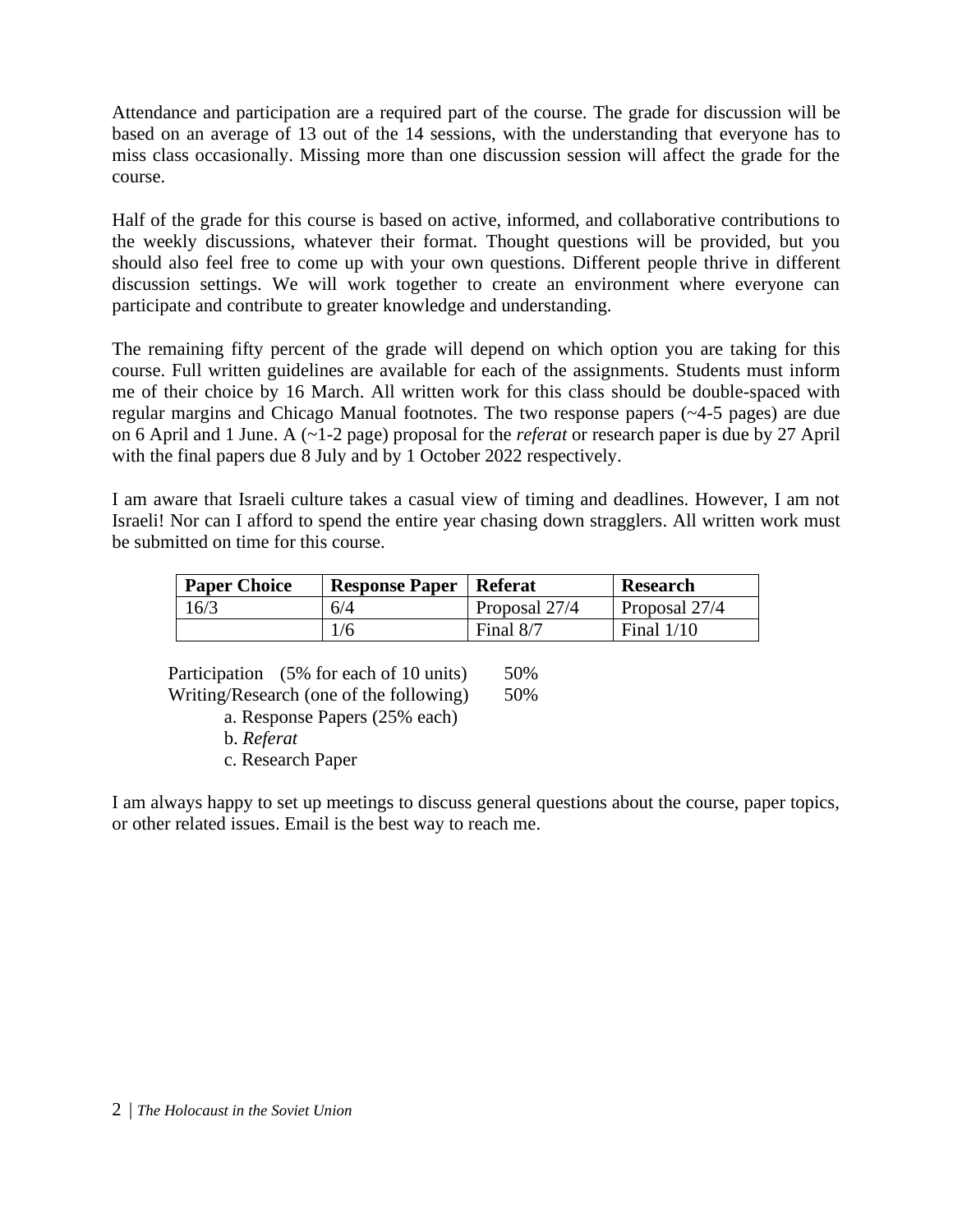## **Lectures & Readings:**

23/2 Unit 0. Themes of the course

- a. Context
- b. Choice
- c. Historiography
- 2/3 Unit 1. Jewish Life in the USSR before the war
	- a. Jews in Revolutionary Movements
	- b. Revolutions and Wars
	- c. NEP and Nationality Policies in the Early Years
	- d. The Stalin Years

Joshua Meyers, "A Portrait of Transition: From the Bund to Bolshevism in the Russian Revolution," *Jewish Social Studies* 24:2 (Winter 2019): 107-134.

Jonathan Dekel-Chen, "'New' Jews of the Agricultural Kind: A Case of Soviet Interwar Propaganda," *The Russian Review* 66 (July 2007): 424-450.

- 9/3 Unit 2. 1939
	- a. Molotov-Ribbentrop Non-Agression Pact
	- b. Invasion of Poland
	- c. Annexation, Sovietization and Refugees
	- d. The Baltic States, Bessarabia and Bukovina

Gennady Estraikh, "The Missing Years: Yiddish Writers in Soviet Bialystok, 1939-41," *East European Jewish Affairs* 46:2 (2016): 176-191.

Joanna B. Michlic, "Anti-Polish and Pro-Soviet? 1939-1941 and the Stereotyping of the Jews in Polish Historiography," Elazar Barkan, Elizabeth A. Cole and Kai Struve, eds., *Shared History-Divided Memory: Jews and Others in Soviet-Occupied Poland, 1939-1941* (Leipzig: Leipziger Universitatsverlag GMBH, 2007), 67-101.

- 16/3 Unit 3. 1941
	- a. Blitzkrieg
	- b. Evacuation
	- c. Leningrad and Moscow
	- d. Stalingrad

Daina S. Eglitis and Didzis Bērziņš, "Mortal Threat: Latvian Jews at the Dawn of Nazi Occupation," *Nationalities Papers* 46:6 (2018): 1063-1080.

Anna Shternshis, "Between Life and Death: Why Some Soviet Jews Decided to Leave and Others to Stay in 1941," *Kritika* 14:3 (Summer 2014): 477-504.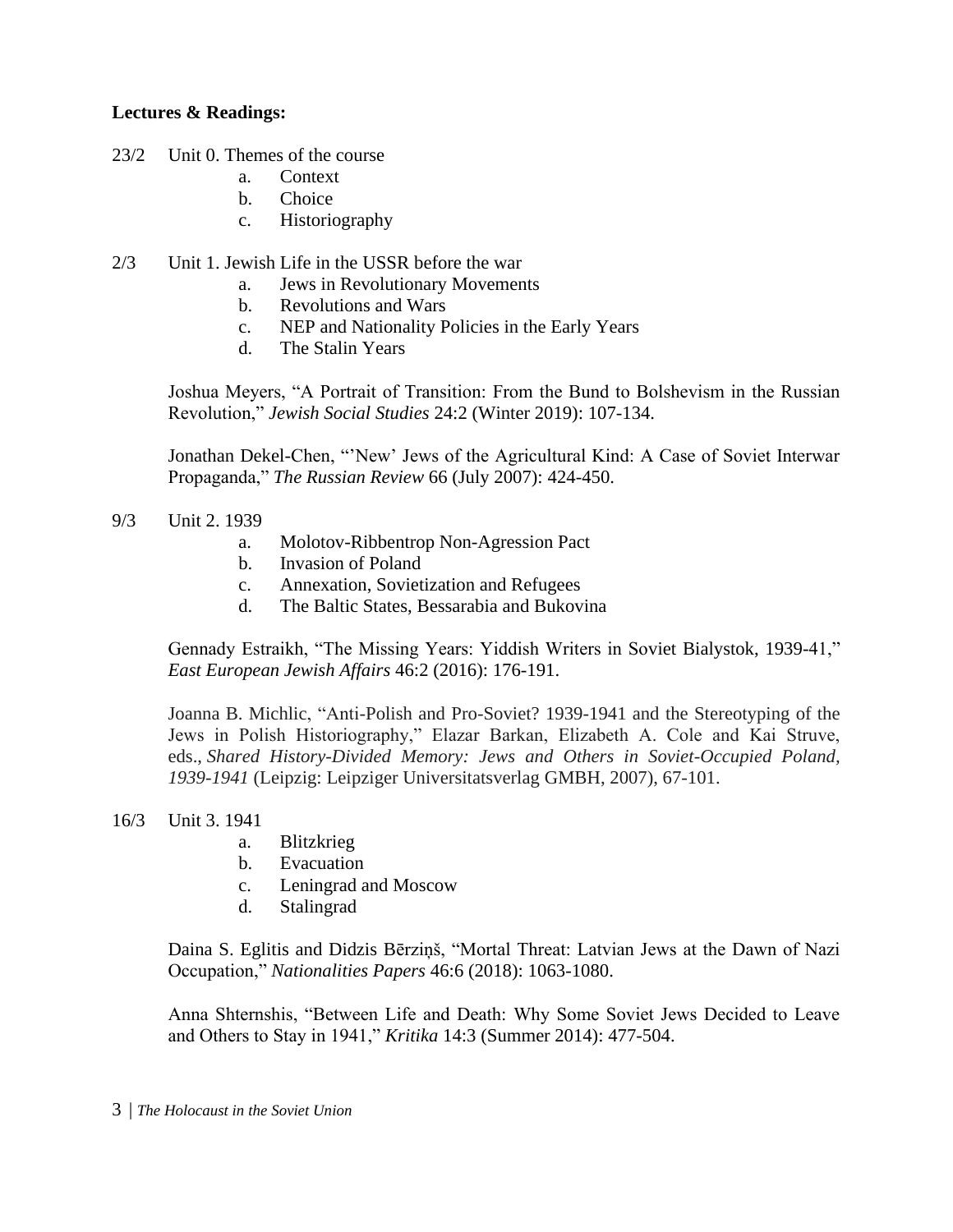#### 23/3 Unit 4. Neighbors

- a. German Advance and Soviet Retreat
- b. Lvov
- c. Jedwabne
- d. Romania and Transnistria

Jeffrey S. Kopstein and Jason Wittenberg, "Beyond Jedwabne," *Intimate Violence: Anti-Jewish Pogroms on the Eve of the Holocaust* (Ithaca: Cornell University Press, 2018), 57-83.

Diana Dumitru, "Attitudes towards Jews in Odessa: From Soviet Rule through Romanian Occupation, 1921-1944," *Cahiers du monde russe* 52 (2011): 133-162.

- 30/3 Unit 5. Genocide
	- e. Commissar Order
	- a. Einsatzgruppen
	- b. Ordinary Men
	- c. Local Participation

David W. Wildermuth, "Who Killed Lida's Jewish Intelligentsia? A Case Study of Wehrmacht Involvement in the Holocaust's 'First Hour'," *Holocaust and Genocide Studies* 27:1 (Spring 2013): 1-29.

Hannah Pollin-Galay, "Naming the Criminal: Lithuanian Jews Remember Perpetrators," *Holocaust and Genocide Studies* 30:3 (Winter 2016): 506-531.

- 6/4 Unit 6. Holocaust by Bullets
	- a. Vilna
	- b. Ukraine
	- c. Kiev
	- d. Gender

Karel C. Berkhoff, "The Holocaust of the Jews and Roma," *Harvest of Despair: Life and Death in Ukraine under Nazi Rule* (Cambridge, Massachusetts: Harvard University Press, 2004), 59-88.

Anatoly Podolsky, "The Tragic Fate of Ukrainian Jewish Women under Nazi Occupation, 1941-1944," Sonia M. Hedgepeth and Rochelle G. Saidel, eds., *Sexual Violence against Jewish Women during the Holocaus*t (Hanover, New Hampshire: University Press of New England, 2010), 94-107.

- 27/4 Unit 7. Roma Holocaust
	- e. Overview
	- a. Soviet Setting
	- b. Genocide
	- c. Scholarship and Memory
- 4 | *The Holocaust in the Soviet Union*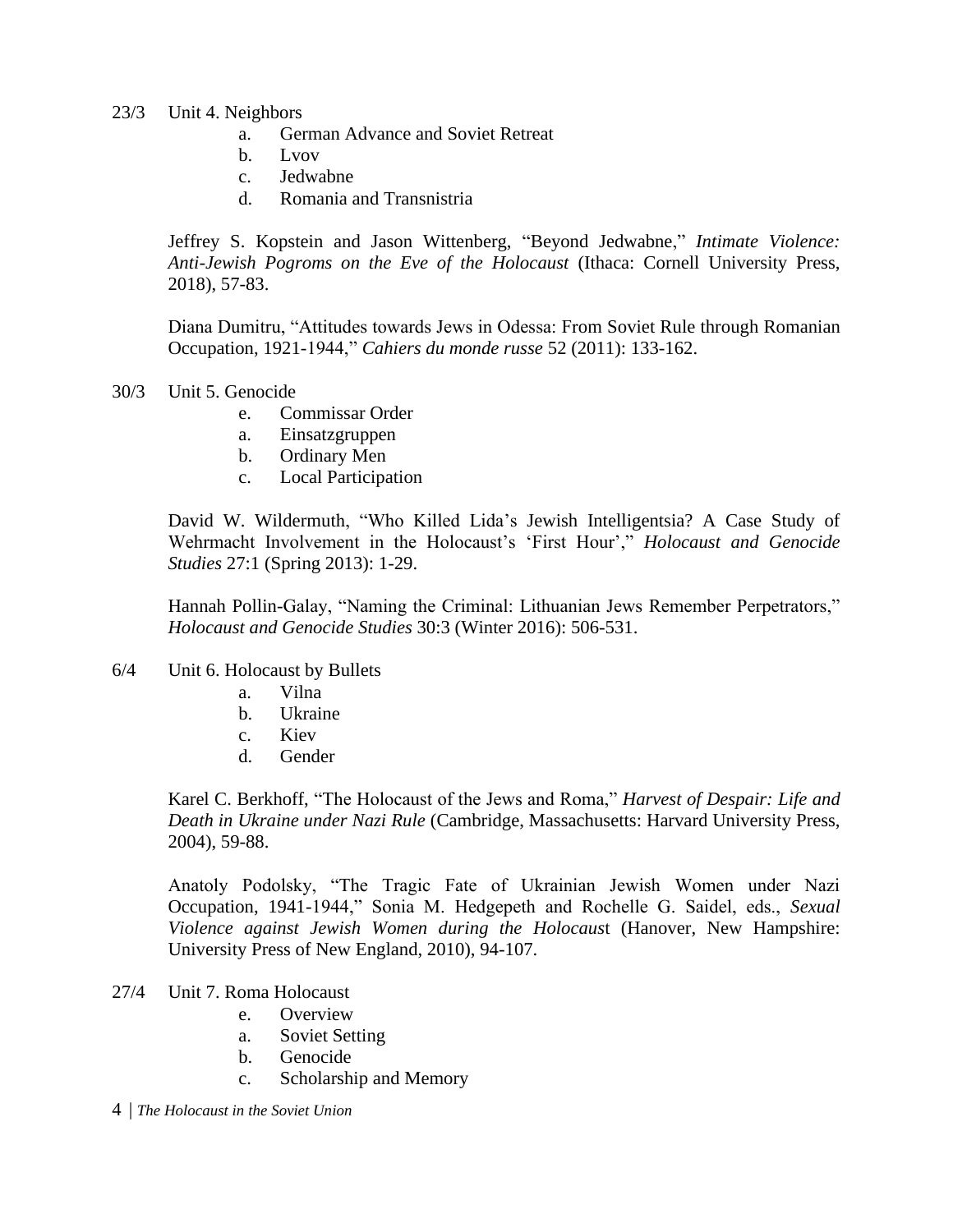Piotr Wawrzeniuk, "'Lwów Saved Us': Roma Survival in Lemberg 1941-44," *Journal of Genocide Research* 20:3 (2018): 327-350.

Michelle Kelso and Daina S. Eglitis, "Holocaust Commemoration in Romania: Roma and the Contested Politics of Memory and Memorialization," *Journal of Genocide Research* 16:4 (2014): 487-511.

- 4/5 Unit 8. Ghettoization and Resistance
	- a. Ghettoization
	- b. Ghettos and Leadership
	- c. Partisans
	- d. Hiding

Natalia Aleksiun, "Food, Money and Barter in the Lvov Ghetto, Eastern Galicia," Tatjana Tönsmezer, Peter Haslinger, and Agnes Laba, eds., *Coping with Hunger and Shortage under German Occupation in World War II* (London: Palgrave Macmillan, 2018), 223-247.

Alexander Gogun, "Indifference, Suspicion, and Exploitation: Soviet Units Behind the Front Lines of the Wehrmacht and Holocaust in Ukraine, 1941-44," *Journal of Slavic Military Studies* 28:2 (2015): 379-400.

### 11/5 Unit 9. The Holocaust in Crimea and the Caucuses

- e. The Karaite Question
- a. Crimean Holocaust
- b. Caucasian Holocaust
- c. Non-Ashkenazi Jews in the USSR

Mikhail Tyaglyy, "Were the 'Chingené' Victims of the Holocaust? Nazi Policy toward the Crimean Roma, 1941-1944," *Holocaust and Genocide Studies* 23:1 (Spring 2009): 26-53.

Kiril Feferman, "The Food Factor as a Possible Catalyst for Holocaust-Related Decisions: The Crimea and North Caucasus," *War in History* 15:1 (2008): 72-91.

- 18/5 Unit 10. Jews in the Soviet Interior
	- a. Soviet Jews
	- b. Polish, Baltic and Bessarabian Jews
	- c. Local Jews
	- d. Rising Antisemitism

Natalie Belsky, "Fraught Friendships: Soviet Jews and Polish Jews on the Soviet Home Front," Mark Edele, Sheila Fitzpatrick, and Atina Grossmann, eds., *Shelter from the Holocaust: Rethinking Jewish Survival in the Soviet Union* (Detroit: Wayne State University Press, 2017), 161-184.

5 | *The Holocaust in the Soviet Union*